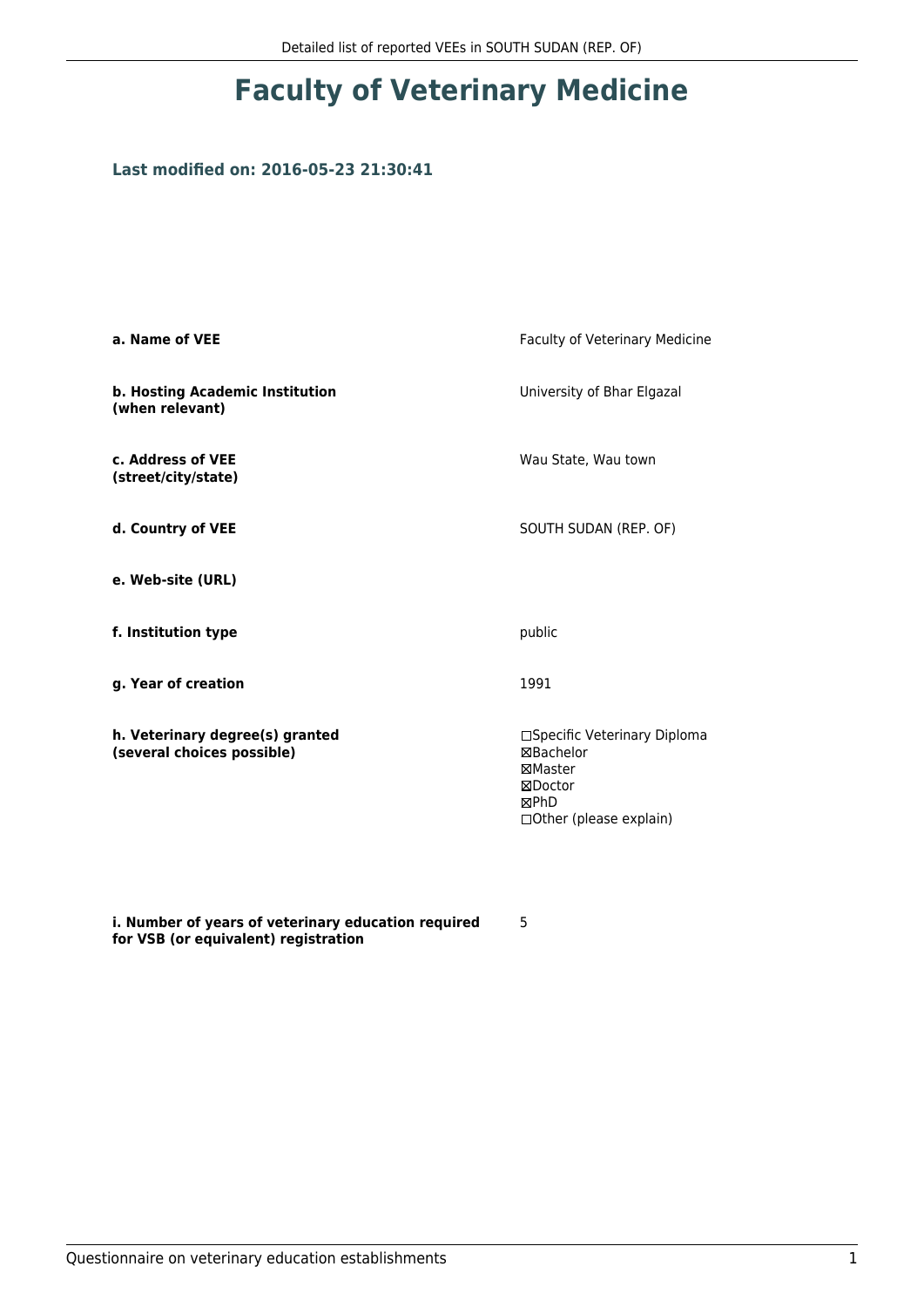#### **j. Average number of veterinary students per class within the establishment**

|                                                                                                   | 1st Year                                                                                                                                                              | 151-200                                                         |
|---------------------------------------------------------------------------------------------------|-----------------------------------------------------------------------------------------------------------------------------------------------------------------------|-----------------------------------------------------------------|
|                                                                                                   | 2d Year                                                                                                                                                               | 51-100                                                          |
|                                                                                                   | 3d Year                                                                                                                                                               | 51-100                                                          |
|                                                                                                   | 4th Year                                                                                                                                                              | 51-100                                                          |
|                                                                                                   | <b>5th Year</b>                                                                                                                                                       | 51-100                                                          |
|                                                                                                   | 6th Year                                                                                                                                                              |                                                                 |
|                                                                                                   | 7th Year                                                                                                                                                              |                                                                 |
| k. Average number of veterinary graduates per year<br>from the establishment                      | 51-100                                                                                                                                                                |                                                                 |
| I. Minimum education required for admission to the<br>establishment<br>(several choices possible) | ⊠High School University Entrance<br>Qualification<br>□Pre-Veterinary Science Diploma<br>□Pre-Veterinary Science Degree<br>□Other specific VEE entrance qualifications |                                                                 |
| m. Is there a selection procedure at<br>(several choices possible)                                | ⊠National level<br>□State level<br>□Establishment level                                                                                                               |                                                                 |
| n. National accreditation/certification/approval                                                  | Yes                                                                                                                                                                   |                                                                 |
|                                                                                                   | <b>Accrediting agency:</b>                                                                                                                                            |                                                                 |
|                                                                                                   | <b>Name of the Agency</b>                                                                                                                                             | Ministry of<br>higher<br>Education                              |
|                                                                                                   | <b>Address of the</b><br><b>Agency</b>                                                                                                                                | Ministry of<br>Higher<br>Education,<br>Ministries<br>Road, Juba |
|                                                                                                   | Country of the<br><b>Agency</b>                                                                                                                                       | South Sudan                                                     |
|                                                                                                   | Date granted (yyyy-<br>mm-dd)                                                                                                                                         | 0000-00-00                                                      |
|                                                                                                   | <b>Period of validity</b><br>(years)                                                                                                                                  | 0                                                               |
|                                                                                                   |                                                                                                                                                                       |                                                                 |

**o. Regional accreditation/certification/approval** No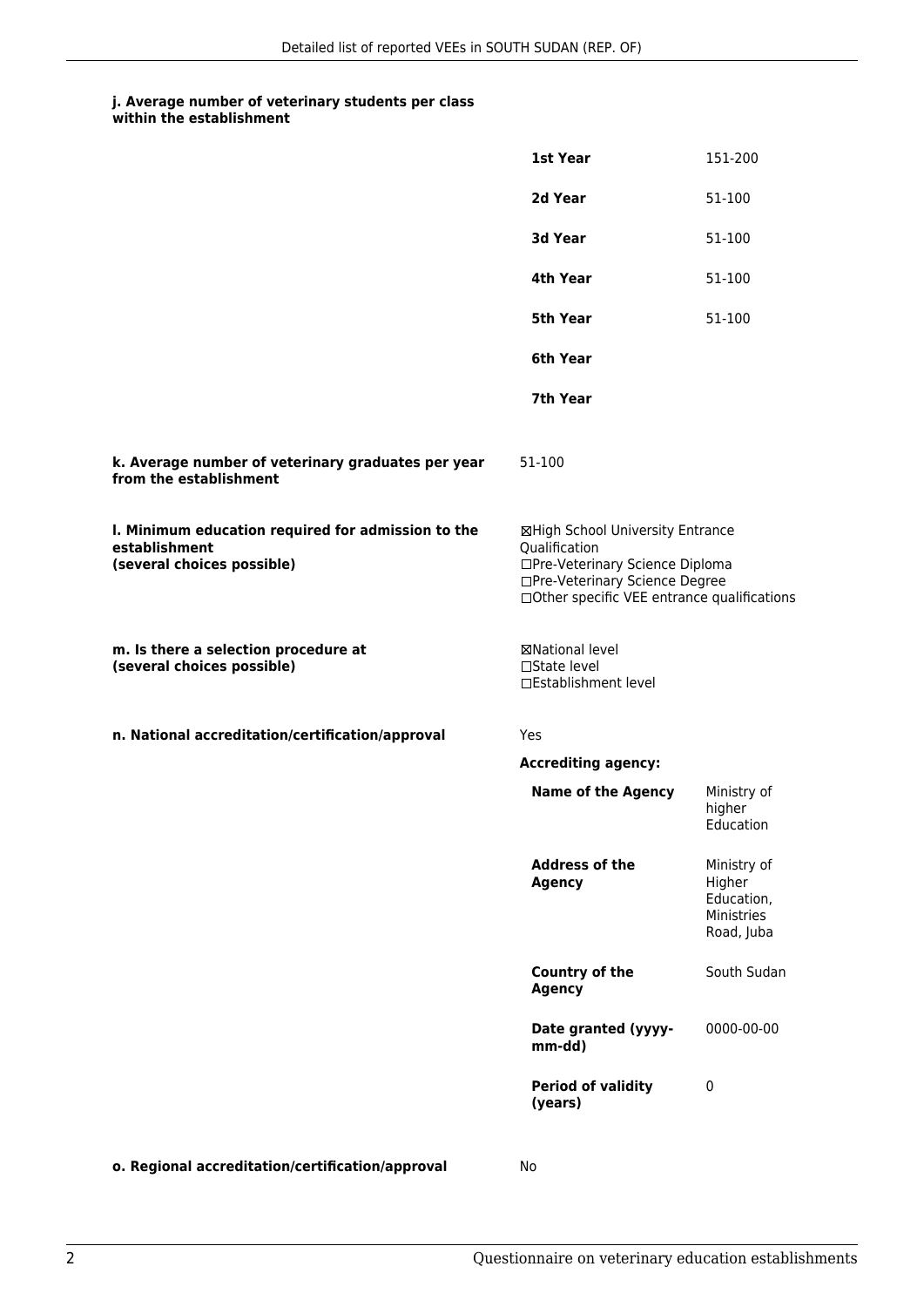**p. Any form of other international accreditation/certification/approval?** No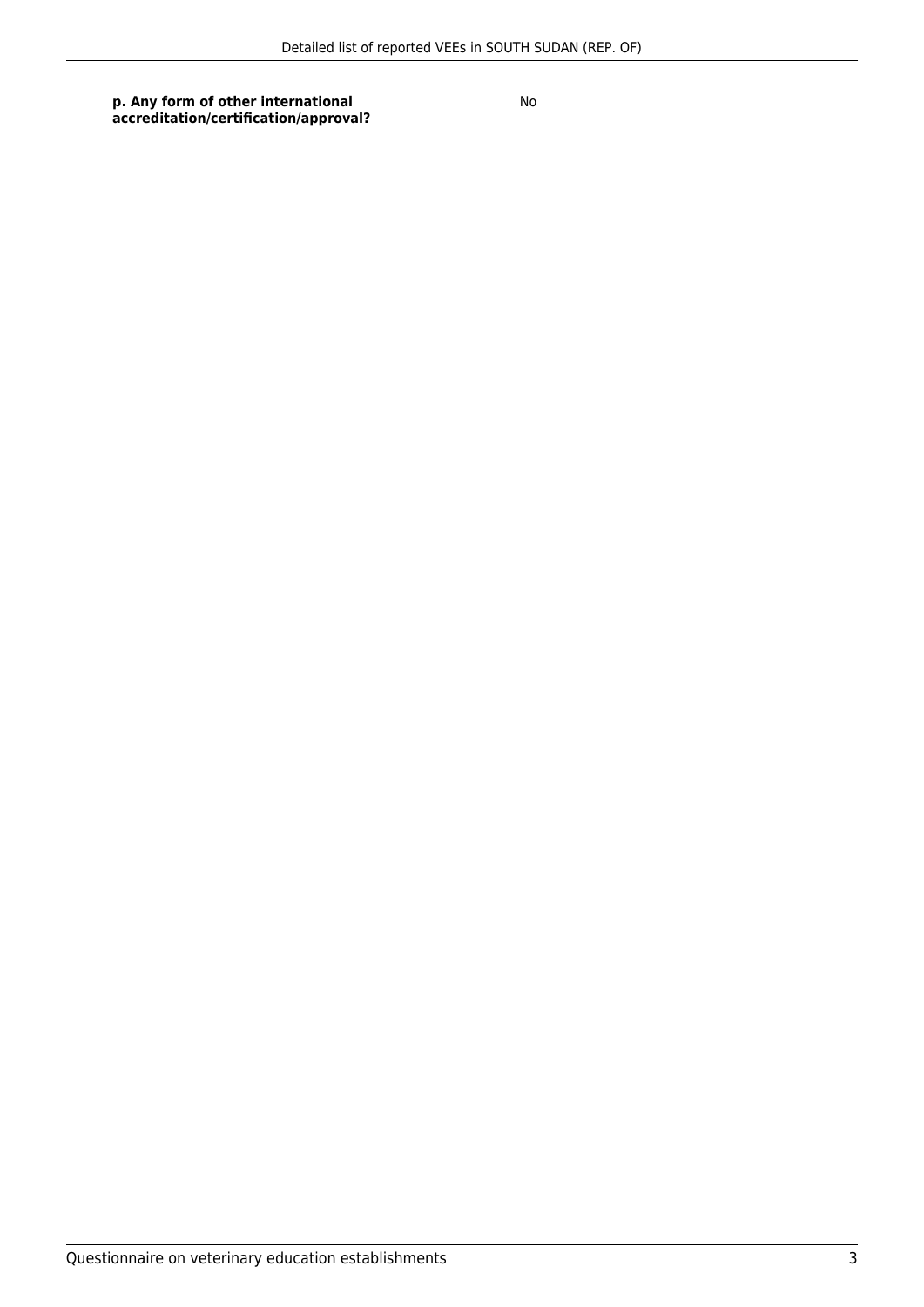# **Faculty of Veterinary Science**

### **Last modified on: 2016-05-23 21:37:36**

| Faculty of Veterinary Science                                                                                      |
|--------------------------------------------------------------------------------------------------------------------|
| University of Upper Nile                                                                                           |
| Upper Nile State, Malakal town                                                                                     |
| SOUTH SUDAN (REP. OF)                                                                                              |
|                                                                                                                    |
| public                                                                                                             |
| 2004                                                                                                               |
| □Specific Veterinary Diploma<br>⊠Bachelor<br>$\Box$ Master<br>$\square$ Doctor<br>DPhD<br>□ Other (please explain) |
|                                                                                                                    |

**i. Number of years of veterinary education required for VSB (or equivalent) registration**

5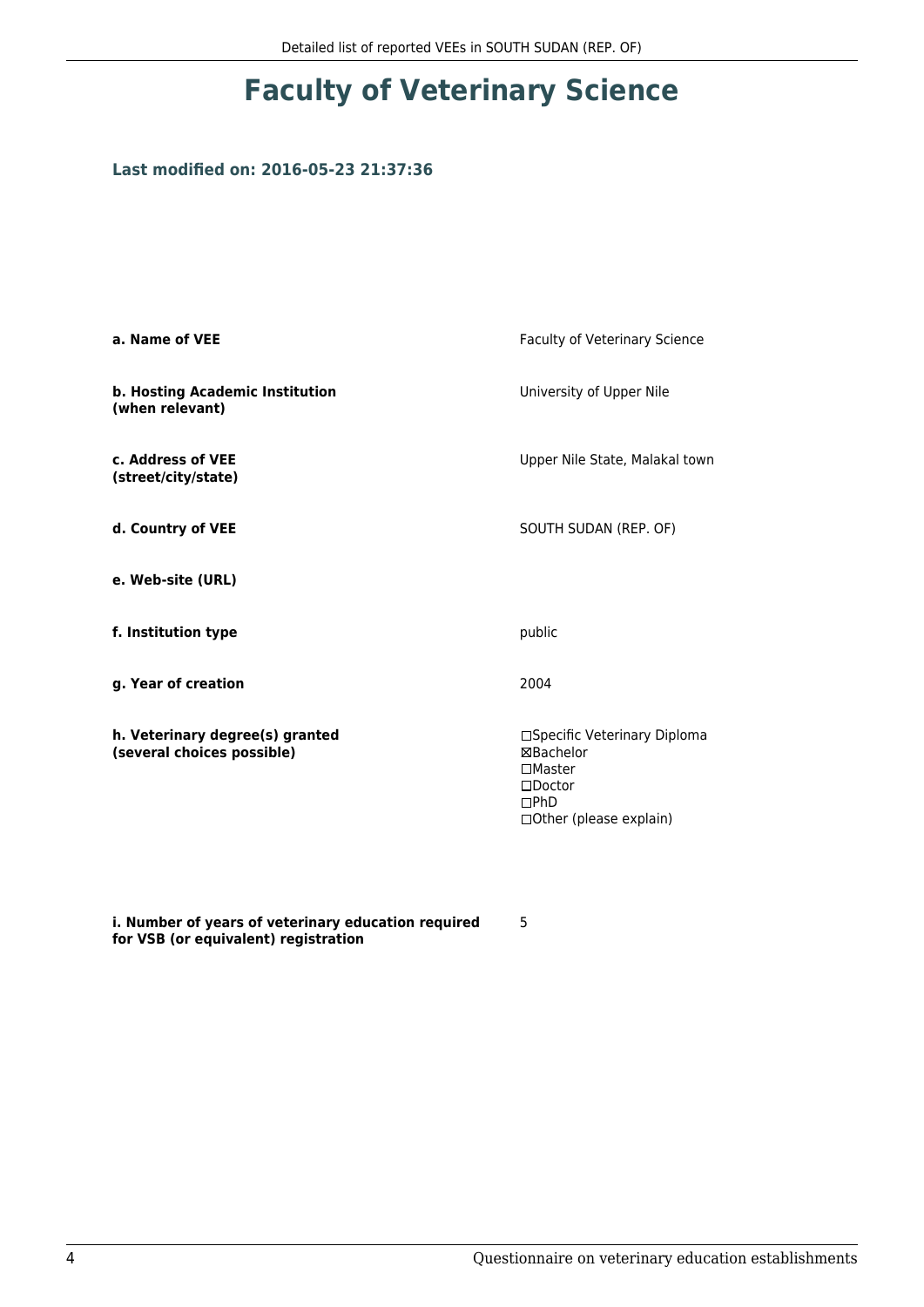#### **j. Average number of veterinary students per class within the establishment**

|                                                                                                   | 1st Year                                                                                                                                                              | $0 - 50$                                                       |
|---------------------------------------------------------------------------------------------------|-----------------------------------------------------------------------------------------------------------------------------------------------------------------------|----------------------------------------------------------------|
|                                                                                                   | 2d Year                                                                                                                                                               | $0 - 50$                                                       |
|                                                                                                   | 3d Year                                                                                                                                                               | $0 - 50$                                                       |
|                                                                                                   | 4th Year                                                                                                                                                              | $0 - 50$                                                       |
|                                                                                                   | 5th Year                                                                                                                                                              | $0 - 50$                                                       |
|                                                                                                   | 6th Year                                                                                                                                                              |                                                                |
|                                                                                                   | 7th Year                                                                                                                                                              |                                                                |
| k. Average number of veterinary graduates per year<br>from the establishment                      | $0 - 50$                                                                                                                                                              |                                                                |
| I. Minimum education required for admission to the<br>establishment<br>(several choices possible) | ⊠High School University Entrance<br>Qualification<br>□Pre-Veterinary Science Diploma<br>□Pre-Veterinary Science Degree<br>□Other specific VEE entrance qualifications |                                                                |
| m. Is there a selection procedure at<br>(several choices possible)                                | ⊠National level<br>$\square$ State level<br>□Establishment level                                                                                                      |                                                                |
| n. National accreditation/certification/approval                                                  | Yes                                                                                                                                                                   |                                                                |
|                                                                                                   | <b>Accrediting agency:</b>                                                                                                                                            |                                                                |
|                                                                                                   | <b>Name of the Agency</b>                                                                                                                                             | Ministry of<br>higher<br>Education                             |
|                                                                                                   | <b>Address of the</b><br><b>Agency</b>                                                                                                                                | Ministry of<br>Higher<br>Education<br>Ministries<br>Road, Juba |
|                                                                                                   | Country of the<br><b>Agency</b>                                                                                                                                       | South Sudan                                                    |
|                                                                                                   | Date granted (yyyy-<br>mm-dd)                                                                                                                                         | 0000-00-00                                                     |
|                                                                                                   | <b>Period of validity</b><br>(years)                                                                                                                                  | 0                                                              |
| o. Regional accreditation/certification/approval                                                  | No                                                                                                                                                                    |                                                                |